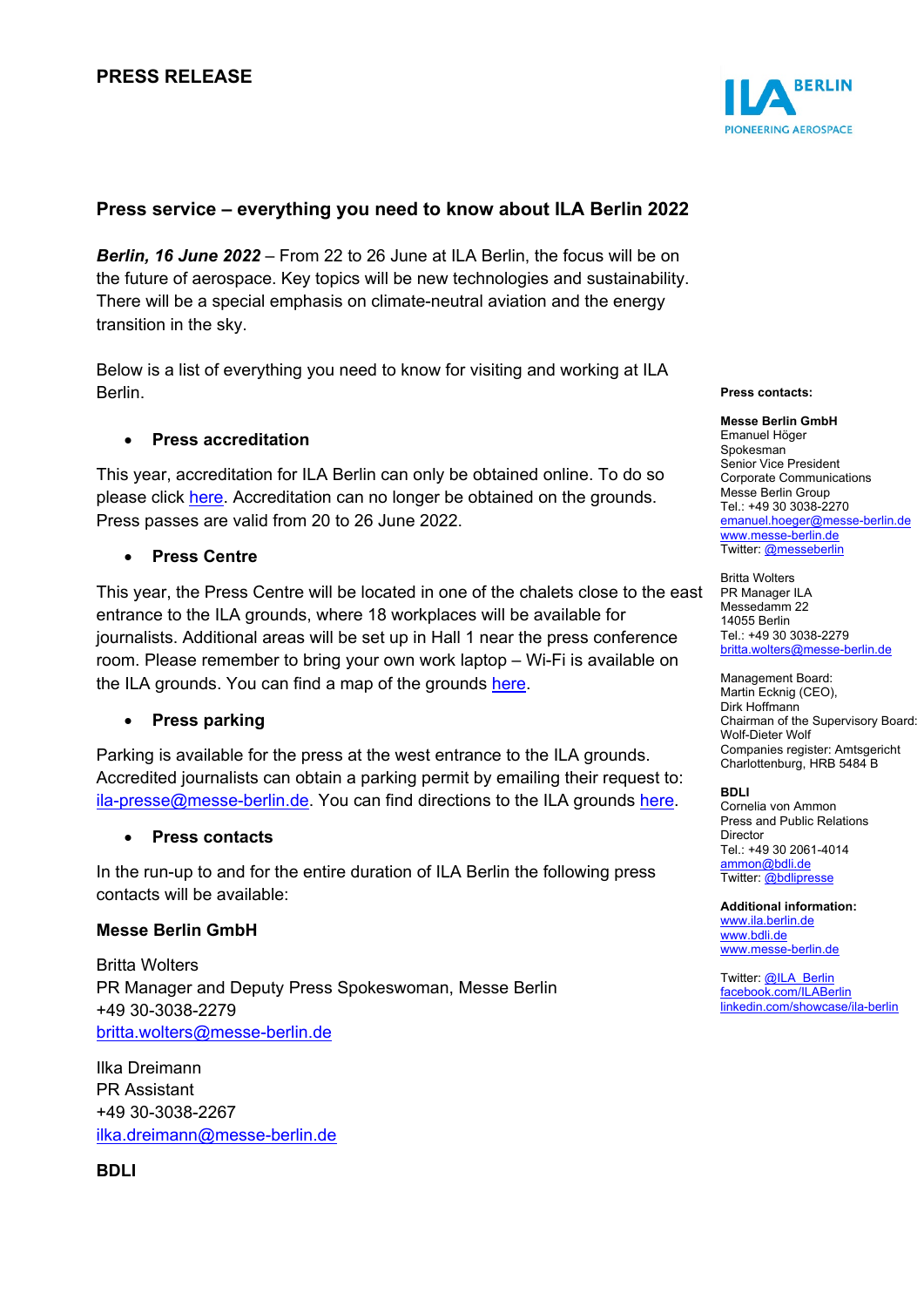Cornelia von Ammon Press and Public Relations Director +49 30-2061-4014 [von.ammon@bdli.de](mailto:von.ammon@bdli.de)

Carmen Gaiser PR Assistant +49 30-2061-4015 [gaiser@bdli.de](mailto:gaiser@bdli.de)

# • **Press material**

You can find the latest ILA Berlin press releases [here.](https://www.ila-berlin.de/en/media) From 22 to 24 June daily updates will be published on the show and wide-ranging programme of events.

# • **Press photos**

To access the photo archive and download images please click [here.](https://press.messe-berlin.de/fotoweb/archives/5031-ILA-Fotoarchiv/)

# • **Press events**

Numerous press events are scheduled at ILA Berlin, where exhibitors will be presenting their latest products. An overview of press events is available [here.](https://www.ila-berlin.de/en/press/press-dates)

20 June is the date set for ILA Backstage, a public press tour during the build-up to the show, together with Brandenburg's Minister President Woidke and Governing Mayor of Berlin Giffey. On 22 June Federal Chancellor Olaf Scholz will officially open ILA Berlin. This will be followed by a public press tour. In order to take part in either of these tours, registration is required in addition to accreditation. In order to register please send an email to [ila-presse@messe](mailto:ila-presse@messe-berlin.de)[berlin.de.](mailto:ila-presse@messe-berlin.de)

# • **Online platform of ILA**

A new virtual platform is augmenting the in-person show: [ILA Digital](https://digital.ila-berlin.de/) gives you the opportunity to meet exhibitors at ILA Berlin, network with them and preview the wide-ranging programme at the event. Note: you can access the virtual platform of ILA free of charge using the email address you specified when you purchased your ticket.

# • **Social media**

Be sure not to miss anything at ILA Berlin and follow our channels on [Twitter,](https://twitter.com/ILA_Berlin) [LinkedIn](https://www.linkedin.com/showcase/ila-berlin/) and [Facebook.](https://www.facebook.com/ILABerlin)

Data protection information:

The organisation responsible for the processing of data is Messe Berlin GmbH, Messedamm 22, 14055 Berlin, email address: [presse@messe-berlin.de](mailto:presse@messe-berlin.de); data protection officer, postal address as for Messe Berlin GmbH, email: [datenschutz@messe-berlin.de.](mailto:datenschutz@messe-berlin.de) We have received your personal data (contact details and areas of interest) from you, the internet or an address provider. This data is processed for the purpose of conducting press and public relations work via Messe Berlin GmbH, its subsidiaries, their in-house and guest events as well as press events.